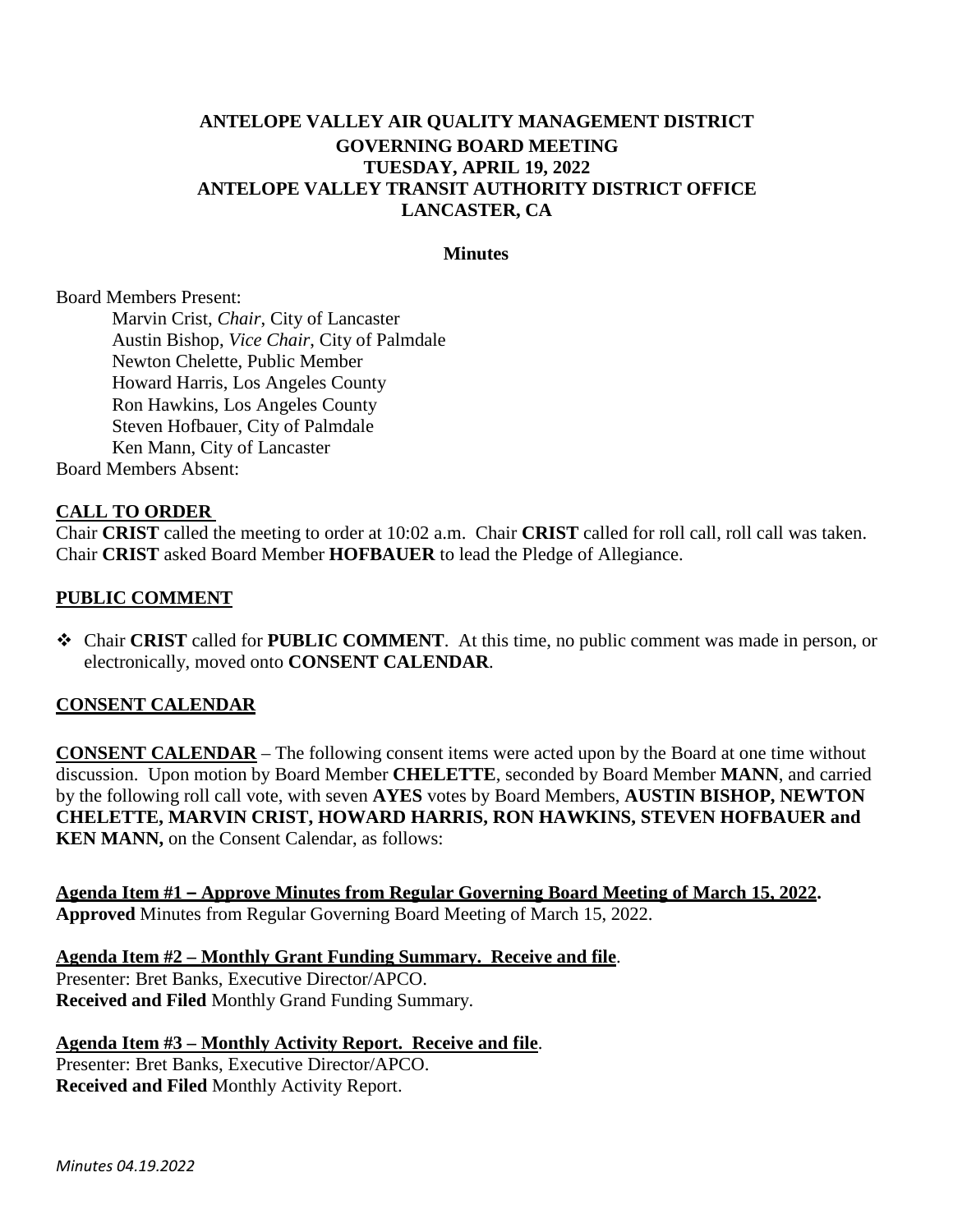#### **Agenda Item #4 – Approve payment to MDAQMD in the amount of \$164,221.38 for February 2022 expenditures**.

Presenter: Bret Banks, Executive Director/APCO. **Approved** payment to MDAQMD in the amount of \$164,221.38 for February 2022 expenditures.

## **Agenda Item #5 – Receive and file the Financial Report. The Financial Report is provided to the Governing Board for information concerning the fiscal status of the District at February 28, 2022.**

Presenter: Bret Banks, Executive Director/APCO.

**Received and filed** the Financial Report. The Financial Report is provided to the Governing Board for information concerning the fiscal status of the District at February 28, 2022.

# **Agenda Item #6 – 1) Allocate an amount not to exceed \$21,400 in Mobile Source Emissions Reduction Program funds (AB 2766) in support of public transit programs in the Antelope Valley; and 2) Authorize the Executive Director/APCO and staff to negotiate target time frames, technical project details and agreements, approved as to legal form by the Office of District Counsel**.

Presenter: Julie McKeehan, Grants Analyst.

1) **Allocated** an amount not to exceed \$21,400 in Mobile Source Emissions Reduction Program funds (AB 2766) in support of public transit programs in the Antelope Valley; and 2) **Authorized** the Executive Director/APCO and staff to negotiate target time frames, technical project details and agreements, approved as to legal form by the Office of District Counsel.

# **ITEMS FOR DISCUSSION**

# **DEFERRED ITEMS**

None.

## **NEW BUSINESS**

**Agenda Item #7 – Conduct a public hearing to consider the adoption of Rule 315.1 –** *Federal Clean Air Act Section 185 Penalty (1997 Standard) and* **Rule 315.2 –** *Federal Clean Air Act Section 185 Penalty (2008 Standard):* **a. Open public hearing; b. Receive staff report; c. Receive public testimony; d. Close public hearing; e. Make a determination that the California Environmental Quality Act (CEQA) Categorical Exemption applies; f. Waive reading of Resolution; g. Adopt Resolution making appropriate findings, certifying the Notice of Exemption, amending the Rule and directing staff actions**.

Presenter: Barbara Lods, Operations Manager.<br>Chair **CRIST** opened the public hearing. Barbara Lods, Operations Manager, presented the staff report and answered questions from the Board. Chair **CRIST** called for public comment, no public comment was made in person, or electronically, being none, Chair **CRIST** closed the public hearing and determined that the CEQA Categorical Exemption applies and waived reading of the resolution. Upon motion by Board Member **CHELETTE**, seconded by Board Member **BISHOP**, with seven AYES votes by Board Members **BISHOP, CHELETTE, CRIST, HARRIS, HAWKINS, HOFBAUER and MANN**, the board, **adopted** Resolution 22- 04, **"A RESOLUTION OF THE GOVERNING BOARD OF THE ANTELOPE VALLEY AIR QUALITY MANAGEMENT DISTRICT MAKING FINDINGS, CERTIFYING THE NOTICE OF EXEMPTION, ADOPTING RULE 315.1 –** *FEDERAL CLEAN AIR ACT SECTION 185 PENALTY (1997 STANDARD)* **AND RULE 315.2 –** *FEDERAL CLEAN AIR ACT SECTION 185 PENALTY (2008 STANDARD)* **AND DIRECTING STAFF ACTIONS."**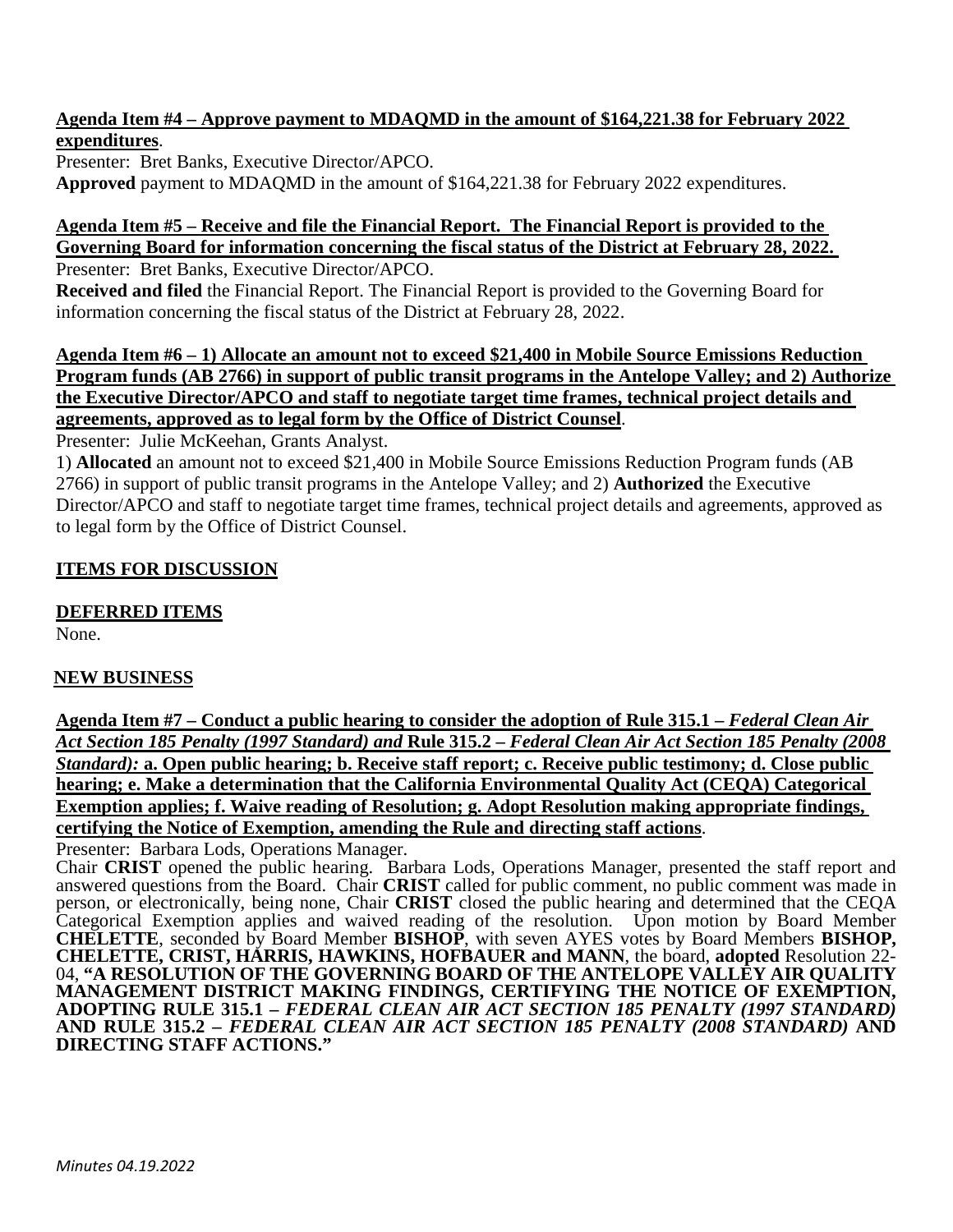**Agenda Item #8 – 1) Allocate an amount not to exceed \$140,000 of Mobile Source Emission Reduction Program funds AB 2766 and AB 923 for the implementation of the District's 2022 Lawn and Garden Exchange Program; 2) Authorize the Executive Director/APCO the option to change the funding source if warranted or if other applicable sources become available; and 3) Authorize the Executive Director/APCO and staff to negotiate target time frames and technical project details and execute agreements, approved as to legal form by the Office of District Counsel, and pending review by the Governing Board Chairman**.

Presenter: Julie McKeehan, Grants Analyst.

Julie McKeehan, Grants Analyst, presented the background information and answered questions from the Board. After discussion, upon motion by Board Member **MANN**, seconded by Board Member **HARRIS**, and carried by the following roll call vote, with seven **AYES** votes by Board Members, **AUSTIN BISHOP, NEWTON CHELETTE, MARVIN CRIST, HOWARD HARRIS, RON HAWKINS, STEVEN HOFBAUER and KEN MANN,** the Board, 1) **Allocated** an amount not to exceed \$140,000 of Mobile Source Emission Reduction Program funds AB 2766 and AB 923 for the implementation of the District's 2022 Lawn and Garden Exchange Program; 2) **Authorized** the Executive Director/APCO the option to change the funding source if warranted or if other applicable sources become available; and 3) **Authorized** the Executive Director/APCO and staff to negotiate target time frames and technical project details and execute agreements, approved as to legal form by the Office of District Counsel, and pending review by the Governing Board Chairman.

**Agenda Item #9 – 1) Award an amount not to exceed \$67,200 in Carl Moyer Program funds to EV Charging Solutions, Inc. for an Electric Vehicle Charging Station Project; 2) Authorize the Executive Director/APCO the option to change the funding source if warranted or if other applicable sources become available; and 3) Authorize the Executive Director/APCO and staff to negotiate target time frames and technical project details and execute agreements, approved as to legal form by the Office of District Counsel, and pending review by the Governing Board Chairman**.

Presenter: Julie McKeehan, Grants Analyst.

Julie McKeehan, Grants Analyst, presented the background information and answered questions from the Board. After discussion, upon motion by Board Member **HOFBAUER**, seconded by Board Member **BISHOP**, and carried by the following roll call vote, with seven **AYES** votes by Board Members, **AUSTIN BISHOP**, **NEWTON CHELETTE, MARVIN CRIST, HOWARD HARRIS, RON HAWKINS, STEVEN HOFBAUER and KEN MANN,** the Board, 1) **Awarded** an amount not to exceed \$67,200 in Carl Moyer Program funds to EV Charging Solutions, Inc. for an Electric Vehicle Charging Station Project; 2) **Authorized**  the Executive Director/APCO the option to change the funding source if warranted or if other applicable sources become available; and 3) **Authorized** the Executive Director/APCO and staff to negotiate target time frames and technical project details and execute agreements, approved as to legal form by the Office of District Counsel, and pending review by the Governing Board Chairman.

**Agenda Item #10 – 1) Award an amount not to exceed \$254,355 in Carl Moyer Program funds to McCarthy Steel to replace an older diesel-powered heavy-duty forklift with a new all-electric zeroemissions heavy-duty forklift; 2) Authorize the Executive Director/APCO the option to change the funding source if warranted or if other applicable sources become available; and 3) Authorize the Executive Director/APCO and staff to negotiate target time frames and technical project details and execute agreements, approved as to legal form by the Office of District Counsel, and pending review by the Governing Board Chairman**.

Presenter: Julie McKeehan, Grants Analyst.

Julie McKeehan, Grants Analyst, presented the background information and answered questions from the Board. After discussion, upon motion by Board Member **CHELETTE**, seconded by Board Member **MANN**,